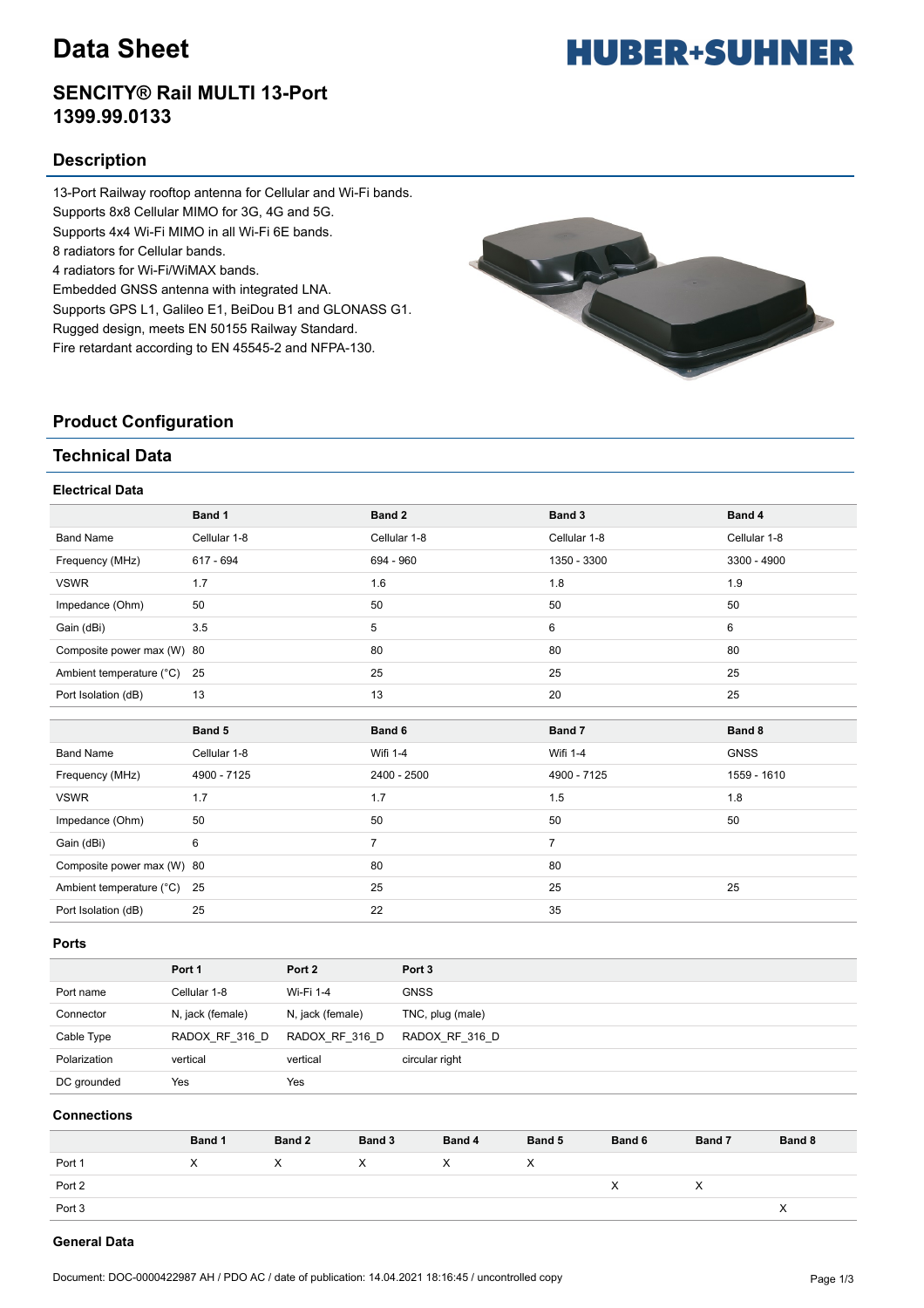# **Data Sheet**

# **HUBER+SUHNER**

### **SENCITY® Rail MULTI 13-Port 1399.99.0133**

The antenna provides 8 separate cable leads definited as "Port 1".

The antenna provides 4 separate cable leads definited as "Port 2".

Ground plane: VSWR and gain values are also valid for installations on non-metallic surfaces (no specific ground plane requirements). Please refer to the outline drawing for cable pigtail length of each port.

#### **Electrical Data LNA**

| LNA noise figure dB          | 1.6    |
|------------------------------|--------|
| LNA current consumption (mA) | 20     |
| LNA is connected to          | Port 3 |

This Antenna is compliant with the Radio Equipment Directive 2014/53/EU EMC: EN50121-3-2 (2016) ETSI EN 303 413 V.1.1.1 (2017-06) ETSI EN 301 489-1 V2.2.3 (2019-03) ETSI EN 301 489-19 V2.1.1 (2019-04) LNA input voltage range: 3...5V Total gain @90° elevation: 30 dBiC

Values for LNA power consumption, noise figure and gain are given for a 5V operating voltage and may differ slightly for a lower voltage. Antennas with production date prior to 01-Oct-2020 support only GPS and GLONASS bands between 1574 - 1610 MHz.

#### **Mechanical Data**

Weight (kg) 11

Dimensions (mm) 84 x 368 x 862 (Heigth x Width x Depth)

High-voltage-protection: no voltage on RF port, if the catenary line touches antenna (EN 50124-1, 27.5 kVAC/1min).

High-current-protection: Designed acc. to UIC 533, DC-grounded antenna element protection against lightning and short circuit with catenary lines (EN50388, EN 50122-1, 40kA/0.1sec)

Corrosion: Low corrosion design according to MIL-F-14072(E), 96 hours Salt Spray test.

Mounting: Shall be installed in longitudinal position to the wind/driving direction.

Suitable for installation on high speed trains with a maximum speed of 500 km/hr.

#### **Environmental Data**

| <b>Environmental conditions</b>                         | outdoor                   |
|---------------------------------------------------------|---------------------------|
| Operation temperature (°C)                              | -40 to 85                 |
| Storage temperature (°C)                                | $-55$ to 85               |
| Transport temperature (°C)                              | $-40$ to 85               |
| IP rating                                               | <b>IP69</b>               |
| Flammability rating                                     | EN 45545-2 R24 HL3        |
| Solar radiation                                         | <b>UL 746C. F1</b>        |
| 2011/65/EU (RoHS - including<br>2015/863 and 2017/2102) | compliant acc. Annex III  |
| Lead-free soldered                                      | yes                       |
| <b>WEEE 2012/19/EU</b>                                  | no special marking needed |
| ELV 2000/53/EC                                          | compliant                 |
| REACH 1907/2006/EC                                      | compliant                 |

Environmental tests: EN 50155:2008-05 §12.2.3 EN 60068-2-1 Cold temperature test Ad, -55°C, 16h §12.2.4 EN 60068-2-2 Dry heat test Bd +85°C, 16h §12.2.5 EN 60068-2-30 Damp heat cyclic test Db, +25/55°C, 2 cycles §12.2.10 EN 60068-2-11 Salt Mist test Ka, 96h §12.2.11 EN 61373 § 9 Random Vibration (Long life) test, Cat. 1 class B §12.2.11 EN 61373 § 10 Mechanical shock test, Cat. 1 class B §12.2.12 DIN EN 60529 Ingress protection test, IP69

Flammability rating: EN45545-2:2013 + A1:2015, NFPA-130:2017 Tested according to ISO 4589-2:2017, NFX 70-100-1:2006, ISO 5659-2:2011.

#### **Material Data**

Radome colour RAL 7043 (dark grey) Radome material example and the PC (Polycarbonate) Back plate/base plate colour grey grey Back plate/base plate material and aluminium

Document: DOC-0000422987 AH / PDO AC / date of publication: 14.04.2021 18:16:45 / uncontrolled copy Page 2/3